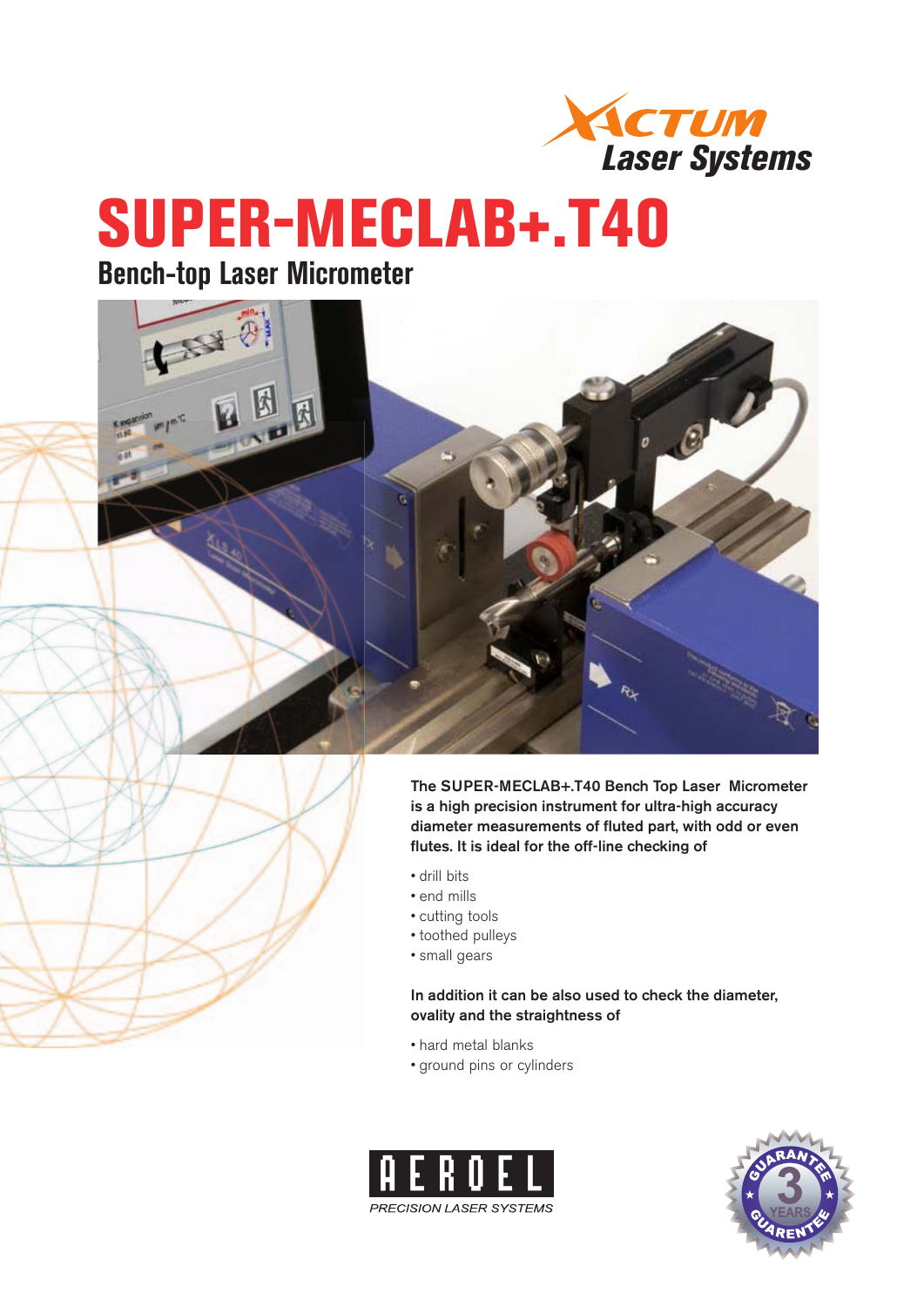# **System Composition**

#### **The basic system consists of**:

- XLS40/1500/B Xactum Intelligent Laser Sensor
- Flat granite baseplate
- Precision linear stage, manually driven, with magnetic digital scale
- Embedded Aeroel PC with 10.4" LCD monitor
- Super-Meclab.T software pre-installed in the system
- Fixture for the part, with a pair of V blocks and a stopper
- Motor driven device to rotate the part, with driving wheel and its driver for the stepper motor
- NO-VAR option: compensation of measuring drift due to changing room temperature
- Power supplies, connecting cables, keyboard and mouse
- Calibration report (available on request)
- Ready for external monitor (not supplied)





# **Benefits**

**Unique for checking odd fluted parts!**

**No error due to the hysteresis (inversion error) which is typical of all dial indicator gauges (see QR-code video).** 

**Contactless measurement:** no part damage or scratches

**Objective and highly reproducible results:** no matter about the operator's skillness

**Extremely easy and quick to use:** reduce inspection time and improve measurement capability

**Highly flexible:** different components and sizes can be measured without system pre-setting or re-mastering.

**Ultra accurate:** measure to an accuracy that before you could only get in a metrology room, using much more expensive equipment and specialized personnel.

# **The Xactum Tecnology**

**The Xactum XLS40/1500/B Laser Micrometer is an extremely accurate and repeatable measuring instrument, featuring:** 

- Wide measuring field: 40 mm
- Excellent linearity: ± 0.5 μm
- Outstanding repeatability: ± 0.07 μm
- Permanent self-calibration
- NO-VAR technology: no measuring drift due to changing room temperature by programming the coefficient of thermal expansion of the part



### **System operation**

The part being checked is inserted on a double V fixture, which is mounted on a manually driven slide equipped with a magnetic digital read out scale to display the displacement of the part itself; the position is continuously displayed on the screen.



Using a special guided procedure, the operator seeks the starting point, moves the part to the measurement position and starts the measuring cycle: the part is rotated by a special motor driven device using a rubber wheel laying on the part. This keeps it pushed against the V blocks and assures a "zero runout" rotation, that is a rotation around a perfectly fixed axis.

During the rotation period, which is automatically set by the

computer, the laser sensor scans the part at 1500 samples/second and stores all the measurements related to the positions of the upper and lower edge of the part.

Exclusive data processing software performs an accurate and repeatable diameter measurement of the part, for both odd or even fluted parts. As a set up choice, different processing algorithms are applied, to



fit the part geometry and to calculate different parameters.

The measurement cycle can be repeated at several positions along the part axis.

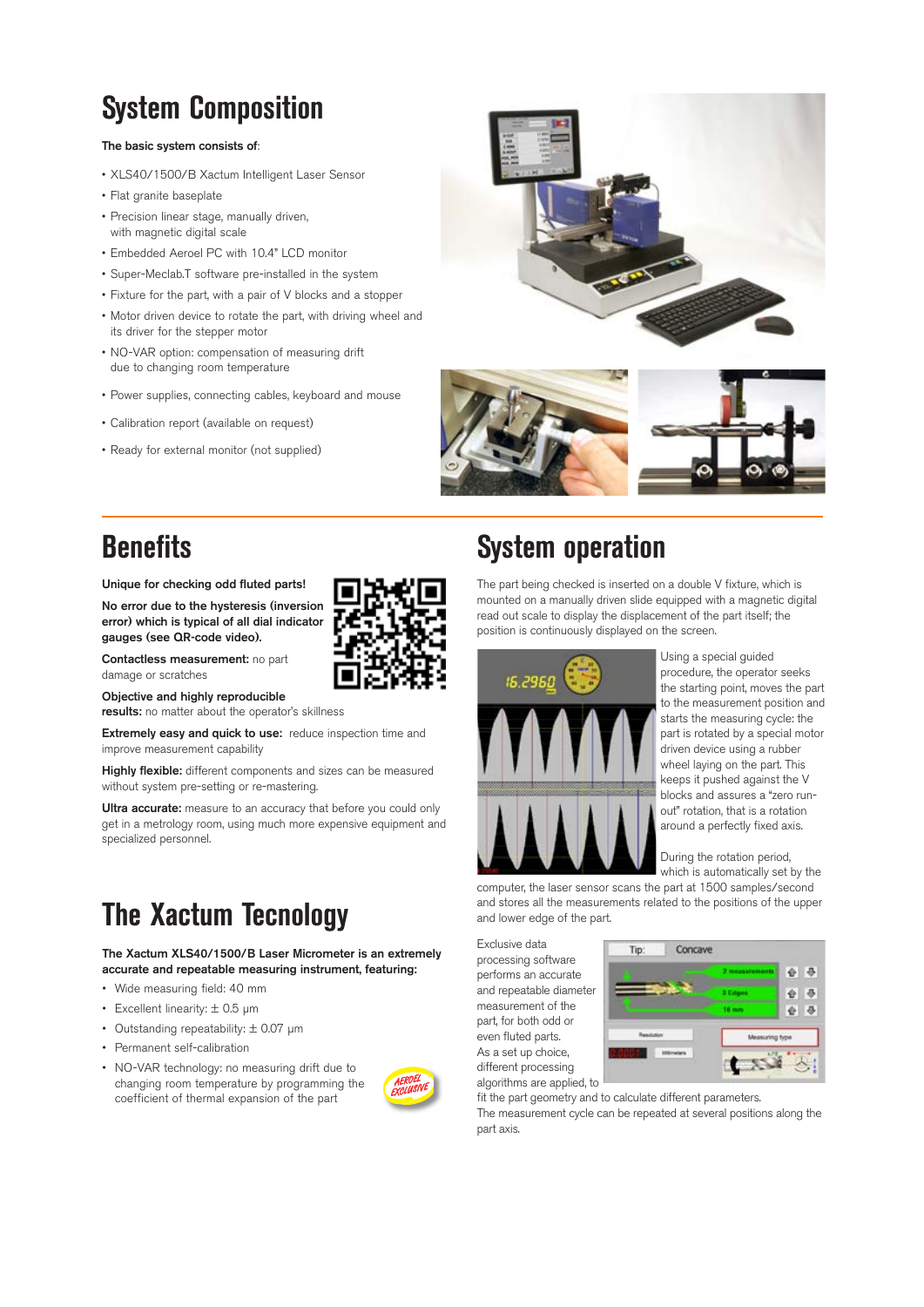### **Measuring Mode**

**Mode 1**: each flute/cutting edge is measured separately and the processor computes the effective diameter of the circle determined by the cutting edge during the rotation.



The following dimensions are computed and displayed

- Maximum diameter or "effective cutting diameter"
- Minimum diameter
- Diameter Range (Ø max Ø min)
- Run-out

**Mode 2**: the measurements are processed assuming the **M**

hypothesis that all the edges have the same radius from the center h of the section and they are equally spaced in angle. The diameter of the section is calculated, as well as the concentricity, between the center of the section and the rotation axis determined by the shank. In addition the "effective cutting diameter" is computed which should coincide with the sum of the section diameter  $+2$  times the Run-out of the centre position, provided that the real section geometry fits the model.



The following dimensions are computed and displayed

- Effective Cutting Diameter
- Tool Diameter
- Run-out of the centre position

#### **Mode 3:**

This is a menu dedicated to check round parts (i.e. hard metal blanks).



The following dimensions are computed and displayed

- Maximum diameter
- Minimum diameter
- Range of the center position (max  $C$  min  $C$ )
- Diameter Range (Ø max Ø min)

Measuring the range of the center position at different locations along the blank, it is possible to check the straightness of the blank.

#### **Mode 4:**

Use this menu when no hypothesis about the section geometry can be made



The following dimensions are computed and displayed

- Maximum diameter
- Minimum diameter
- **Effective Cutting Diameter**
- Diameter Range (Ø max Ø min)

### **The Super-Meclab.T Software**

The Super-Meclab.T software has been designed to be extremely user friendly and very flexible.

#### **Automatic seeking of**

**the "zero point"** A special guided

procedure is available to reset the position reading at the part starting point.



#### **Quick tolerance check**

Each measured dimension can be compared with a pre-set nominal value and a tolerance range: a "traffic light" will immediately display the tolerance status of the part.

| <b>ALL STEP 3/3</b> | <b>Product Cost</b><br><b>MOR DOOR</b> |   |               |       |
|---------------------|----------------------------------------|---|---------------|-------|
| <b>STEP</b>         | ٠                                      | л | s             |       |
| <b>BEA</b>          |                                        |   |               |       |
| <b>NEW-D</b>        |                                        |   | 相応            |       |
| <b>HALL-D</b>       |                                        |   | 49.000        | ı     |
| 856.0               |                                        |   | <b>STORES</b> | 0.000 |
| <b>CEN</b>          |                                        |   |               |       |
| <b>MIN-C</b>        |                                        |   |               |       |
| <b>MAXIC</b>        |                                        |   |               |       |
| <b>BRGC</b>         |                                        |   |               |       |
| POS: NIN            |                                        |   |               |       |
| <b>POS MAX</b>      |                                        |   |               |       |
|                     |                                        |   |               |       |

#### **Multiple Measurements on the same Part**

Several measurements can be taken oh the same part, at different locations along the axis, to check the taper or the bending.

#### **Data recording and exporting.**

The measurement results are listed on the screen and they can be saved in the computer memory or exported in "text" or "Excel" format.

#### **Report printing**

A measurement report can be immediately printed by using a standard PC printer. A statistical report is available for each measured dimension the average, max and min values will be computed, as well as Standard Deviation and Cp and Cpk values.



#### **Part library for easy programming**

An almost unlimited number of control sets (tolerance limits, measuring mode, etc. ) can be stored in a "part library"



a theo

a actual

Officet

6,00600

6.00593

 $-0.000075$ 

#### **Multiple-point user re-mastering capability**

It is possible to run a Multiple-point re-mastering procedure, to get a perfect macth between the readings and the user's masters.

#### **Digital oscilloscope**

The waveform of the light pulse is sampled inside the gauge and transmitted to the PC. On the display screen you can see the actual signal as if you were using a digital oscilloscope.

#### **Help on line H**



During operation, you can open a Help window where you D will find the information you need to use the system. No hard-w copy manual is needed. c